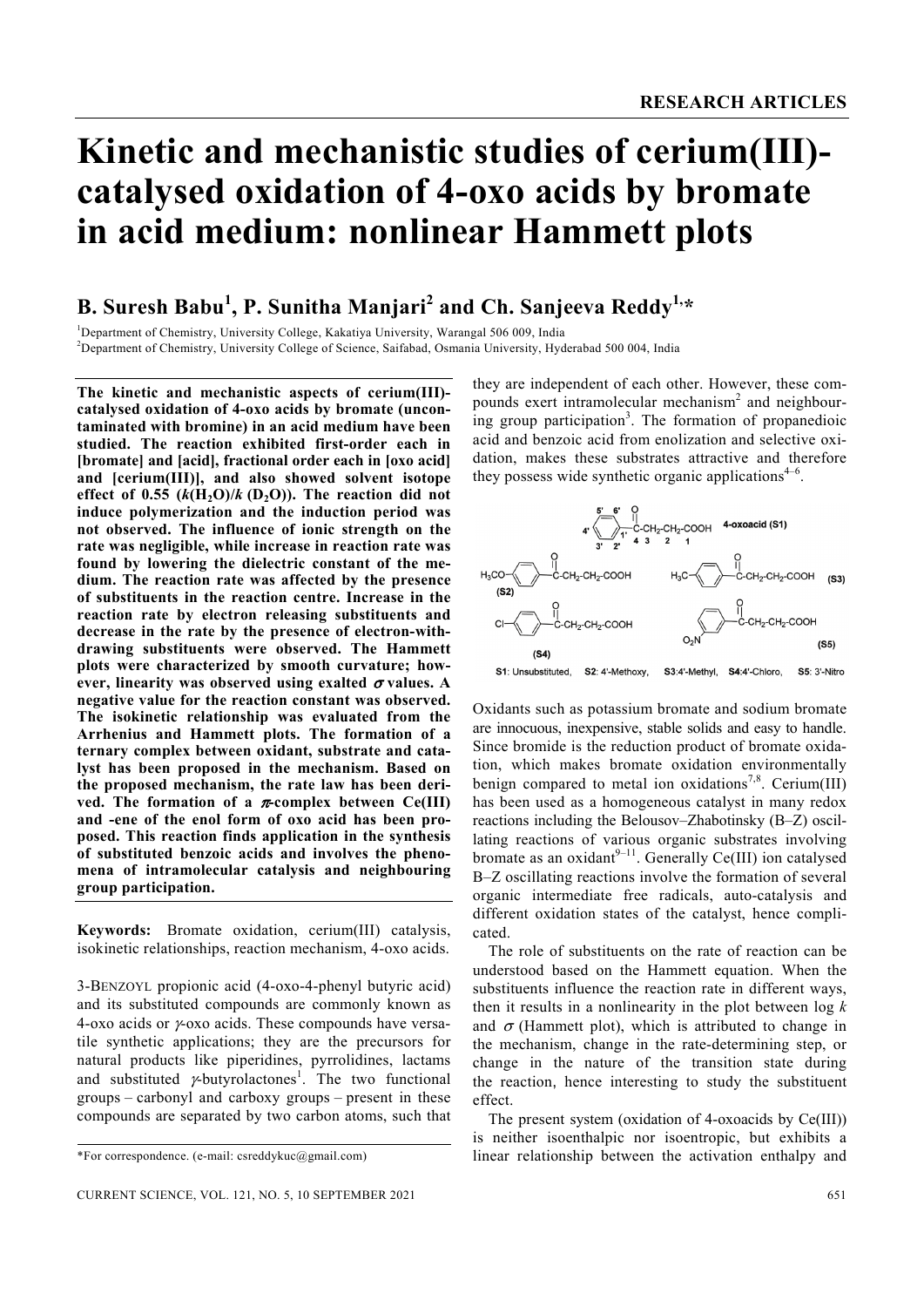activation entropy in accordance with the compensation law known as isokinetic relationship.

$$
\frac{\delta \Delta H^{\ddagger}}{\delta \Delta S^{\ddagger}} = \beta,
$$

where  $\Delta H^{\ddagger}$  is the enthalpy of activation and  $\Delta S^{\ddagger}$  the entropy of activation and  $\beta$  is the isokinetic temperature, i.e. the temperature at which all the compounds have the same rate. At the isokinetic temperature, the variation of substituents has no influence on the free energy of activation. In an isoentropic oxidation reaction, the isokinetic temperature lies at infinity and is zero for an isoenthalpic series. In the former, only enthalpy of activation determines the reactivity and in the latter, the entropy of activation $12$ 

 Experimental observations revealed that the reaction of 4-oxo acids with bromate in acid medium without a catalyst was slow, but was enhanced by the addition of smaller proportions of  $Ce<sub>2</sub>(SO<sub>4</sub>)<sub>3</sub>$ . The present study, therefore will help understand the mechanism of Ce(III)-catalysed oxidation of 4-oxo acids by acidic bromate.

 The main objectives of this study are to identify the reactive species of the substrate, catalyst and bromate, interpreting a possible mechanism for the reaction, obtaining an appropriate rate law, identifying the reaction products, evaluation of related kinetic and thermodynamic parameters, and verifying the linear free energy and isokinetic relationships.

#### **Materials and methods**

3-Benzoyl propionic acid and its substituted compounds (Aldrich, USA) were recrystallized twice from doubly distilled water. All other reagents were used after purification and their solutions were prepared using doubledistilled water or pure acetic acid.  $D_2O$  (99.4% pure) was obtained from the Bhabha Atomic Research Centre, Mumbai. The stock solution of Ce(III) was made by dissolving  $Ce_2(SO_4)_3 \cdot 8H_2O$  (Merck) in dilute acid and standardized using the method of Jeffery *et al.*13.

#### *Kinetic measurements*

All the kinetic measurements were studied at pseudo-first order conditions with [oxo acid]  $\gg$  [bromate]. Reaction was initiated by adding a known amount of bromate to the thermostated reaction mixture. The reaction was monitored by determining the unconsumed [bromate] using the iodometric method. The reaction was followed for at least 75–80% and rate constants  $(k, s<sup>-1</sup>)$  were obtained by plotting  $log[branch]$ <sub>t</sub> against time. There was no change in the observed rate constants in the presence of nitrogen atmosphere and the reported rate constants were obtained without nitrogen. Solutions were prepared fresh while performing the kinetic runs. Bromine production due to reaction between bromate and bromide and its further reaction with the substrate were completely reduced by the addition of mercuric acetate $^{14}$ .

#### *Stoichiometry and product analysis*

Reaction mixtures containing different ratios of [bromate] to [4-oxo acid] with all other reagents, were kept for 12 h at 40°C. Estimation of [bromate] revealed the stoichiometry of the reaction according to eq. (1).

$$
3 \bigvee_{P} C \cdot CH_2 \cdot C \cdot H_2 \cdot COOH + 7 B r O_3 \xrightarrow{Ce (III)} H^*}
$$
\n
$$
1)
$$
\n
$$
1)
$$
\n
$$
+9 CO_2 + 7 B r^- + 6 H_2 O
$$
\n(1)

The observed stoichiometry was the same with all the phenyl substituted 4-oxo acids. The oxidation products were analysed. Benzoic acid, after separation by HPLC (melting point  $121^{\circ}$ C), was estimated quantitatively (92– 96.6% yield) with a standard curve at 235 nm  $(\lambda_{\text{max}})$ . CO<sub>2</sub> was identified by bubbling  $N_2$  gas through a U-shaped tube containing a saturated  $Ba(OH)$ <sub>2</sub> solution, which resulted in the formation of a white precipitate of  $BaCO<sub>3</sub>$ . Formation of pale-yellow precipitate by the addition of silver nitrate solution confirmed the presence of bromide ions. Evolution of bromine did not occur, which further supported the formation of bromide ion.

 It is pertinent to mention here that, under the kinetic conditions when [oxo acid]  $\gg$  [bromate], the products of 4-oxo acids upon oxidation are benzoic and malonic acids. Malonic acid was identified by its melting point (135<sup>o</sup>C) and also tested with its characteristic spot test through conversion into barbituric acid<sup>15</sup>. Identification of the products, namely benzoic and malonic acids was also done by comparing the *t*r (retention time) values of the authentic samples.

#### **Results and discussion**

In acid medium, production of molecular bromine  $(Br<sub>2</sub>)$  due to autocatalytic bromate–bromide reaction was eliminated by the addition of  $Hg(OAc)_2$ , which forms non-ionizable  $Hg(II)$ -bromocomplexes<sup>14</sup>. No significant change in the reaction rate was observed, in the concentration range 0.001–0.01 M mercuric acetate. An optimum concentration of mercuric acetate (0.005 M) was employed to avoid all possible reactions due to bromine oxidation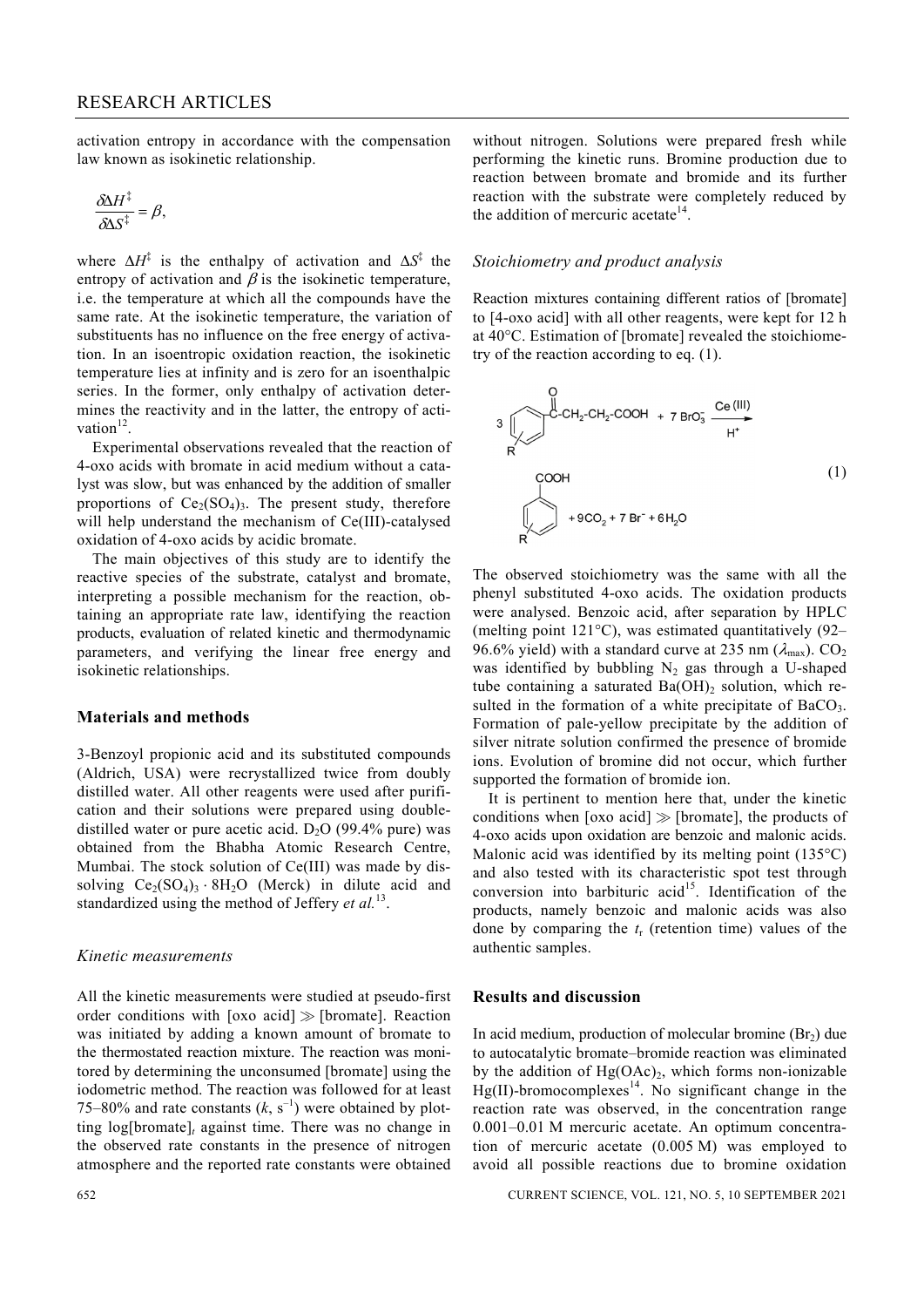| Non-variable constituent          | Variable constituent<br>$(mod \text{ } dm^{-3})$ | $k^{\rm a}$ (s <sup>-1</sup> ) $\times$ 10 <sup>4</sup> |                       |                      |         |                          |
|-----------------------------------|--------------------------------------------------|---------------------------------------------------------|-----------------------|----------------------|---------|--------------------------|
| $(mod \text{ } dm^{-3})$          |                                                  | $\mathbf{-H}$                                           | $p$ -OCH <sub>3</sub> | $p$ -CH <sub>3</sub> | $p$ -Cl | $m-NO2$                  |
| [Bromate]                         |                                                  |                                                         |                       |                      |         |                          |
| [Oxo acid] = $0.01$               | $5.0 \times 10^{-4}$                             | 3.82                                                    | 57.57                 | 7.67                 | 0.77    | 0.39                     |
| $[H_2SO_4] = 1.0$                 | $7.5 \times 10^{-4}$                             | 3.83                                                    | 57.56                 | 7.65                 | 0.79    | 0.38                     |
| $[Ce(III)] = 0.0001$              | $10.0 \times 10^{-4}$                            | 3.84                                                    | 57.57                 | 7.67                 | 0.79    | 0.38                     |
| $AcOH-H_2O = 1:1$ (% v/v)         | $15.0 \times 10^{-4}$                            | 3.83                                                    | 57.58                 | 7.67                 | 0.78    | 0.38                     |
| $[Hg(OAc)2] = 0.005$              | $20.0 \times 10^{-4}$                            | 3.83                                                    | 57.57                 | 7.67                 | 0.79    | 0.38                     |
| [Oxo acid]                        |                                                  |                                                         |                       |                      |         |                          |
| [Bromate] = $0.001$               | $5.0 \times 10^{-3}$                             | 2.31                                                    | 35.54                 | 4.45                 | 0.45    | 0.22                     |
| $[H_2SO_4] = 1.0$                 | $7.5 \times 10^{-3}$                             | 3.02                                                    | 45.22                 | 5.75                 | 0.62    | 0.31                     |
| $[Ce(III)] = 0.0001$              | $10.0 \times 10^{-3}$                            | 3.83                                                    | 57.57                 | 7.67                 | 0.79    | 0.38                     |
| $AcOH-H_2O = 1:1$ (% v/v)         | $15.0 \times 10^{-3}$                            | 4.81                                                    | 72.14                 | 8.95                 | 0.96    | 0.45                     |
| $[Hg(OAc)2] = 0.005$              | $20.0 \times 10^{-3}$                            | 5.76                                                    | 86.88                 | 11.51                | 1.22    | 0.57                     |
|                                   | $30.0 \times 10^{-3}$                            | 7.48                                                    | 121.12                | 15.24                | 1.61    | 0.74                     |
| [Ce(III)]                         |                                                  |                                                         |                       |                      |         |                          |
| [Bromate] = $0.001$               | $0.50 \times 10^{-4}$                            | 2.78                                                    | 38.54                 | 5.87                 | 0.55    | 0.23                     |
| [Oxo acid] = $0.01$               | $1.00 \times 10^{-4}$                            | 3.83                                                    | 57.57                 | 7.67                 | 0.79    | 0.38                     |
| $[H_2SO_4] = 1.0$                 | $2.00 \times 10^{-4}$                            | 5.24                                                    | 76.58                 | 12.12                | 1.29    | 0.54                     |
| $AcOH-H_2O = 1:1$ (% v/v)         | $4.00 \times 10^{-4}$                            | 7.58                                                    | 106.25                | 17.24                | 1.68    | 0.78                     |
| $[Hg(OAc)2] = 0.005$              | $8.00\times10^{-4}$                              | 11.24                                                   | 163.24                | 23.02                | 2.48    | 1.04                     |
| [H <sub>2</sub> SO <sub>4</sub> ] |                                                  |                                                         |                       |                      |         |                          |
| [Bromate] = $0.001$               | 0.50                                             | 1.94                                                    | 28.84                 | 4.36                 | 0.46    | $\overline{\phantom{0}}$ |
| [Oxo acid] = $0.01$               | 0.75                                             | 3.01                                                    | 40.73                 | 6.02                 | 0.68    | 0.28                     |
| $[Ce(III)] = 0.0001$              | 1.00                                             | 3.83                                                    | 57.57                 | 7.67                 | 0.79    | 0.38                     |
| $AcOH-H_2O = 1:1$ (% v/v)         | 1.25                                             | 4.89                                                    | 69.98                 | 9.59                 | 1.07    | 0.43                     |
| $[Hg(OAc)2] = 0.005$              | 1.50                                             | 6.47                                                    | 88.10                 | 13.42                | 1.51    | 0.56                     |
|                                   | 2.00                                             | 8.70                                                    | 112.71                | 19.05                | 1.81    | 0.83                     |
| AcOH-H <sub>2</sub> O (% v/v)     |                                                  |                                                         |                       |                      |         |                          |
| [Bromate] = $0.001$               | $30 - 70(53.18)^*$                               | 1.64                                                    | 25.58                 | 1.91                 | 0.47    | 0.16                     |
| [Oxo acid] = $0.01$               | $40 - 60$ $(46.48)$                              | 1.91                                                    | 35.43                 | 2.87                 | 0.58    | 0.21                     |
| $[Ce(III)] = 0.0001$              | 50-50 (39.78)                                    | 3.83                                                    | 57.57                 | 7.67                 | 0.79    | 0.38                     |
| $[H_2SO_4] = 1.0$                 | $60 - 40(33.08)$                                 | 5.75                                                    | 86.36                 | 11.51                | 1.17    | 0.54                     |
| $[Hg(OAc)2] = 0.005$              | $70 - 30(26.08)$                                 | 7.67                                                    | 116.25                | 15.28                | 1.81    | 0.76                     |

**Table 1.** Factors influencing the rate of Ce(III)-catalysed oxidation of 4-oxo acids by bromate in acidic medium at 313 K

<sup>a</sup>Reported rate constants are the mean of duplicate experiments.

\*Values in parentheses indicate the dielectric constant of the medium.

produced from bromide ions. Therefore, the added mercuric ion acts as a bromide-ion scavenger.

#### *Effect of concentration and other parameters*

The rate of uncatalysed oxidation of 4-oxo acids by bromate (under the same reaction conditions) was slow, and followed first-order each in [bromate] and [oxo acid] and second-order in  $[H_2SO_4]$ . Appreciable increase in the reaction rate was observed by the addition of tracer amounts (0.0001 M) of cerium(III) sulphate, and the rate constants for Ce(III)-catalysed reactions were calculated from the following:  $k_{\text{catalysed}} = k_{\text{overall}} - k_{\text{uncatalysed}}.$ 

At constant concentrations of acid, Ce(III) and  $Hg(OAc)_2$ , under the condition of [substrate]  $\gg$  [bromate], the order of the reaction was found to be unity in [bromate]<sub>0</sub>, as is

CURRENT SCIENCE, VOL. 121, NO. 5, 10 SEPTEMBER 2021 653

evident from the slope values in Table 1, obtained from  $log[branch]$ <sub>t</sub> versus time plots, which are found to be constant at different [bromate]<sub>0</sub>.

 At constant [bromate], acid and catalyst, the observed rate constant values were found to increase by changing the [substrate] (Table 1).  $\text{Log } k_c$  versus log [substrate] plots were linear and the order with respect to substrate was fractional (0.51–0.60). Further, the Michaelis–Menten plots of 1/*k* against 1/[substrate] were linear (Figure 1,  $R^2 \ge 0.97$ ) with varying intercept and slope values, confirming order less than unity in [substrate]. However, the rate of uncatalysed reaction was very low under the same conditions and followed first-order kinetics in [oxo acid].

 The reaction rate was studied by changing the concentration of Ce(III) from  $5.0 \times 10^{-5}$  to  $80.0 \times 10^{-5}$  mol dm<sup>-3</sup>, maintaining the concentration of other reagents as constant (Table 1). The observed slopes of log *k* against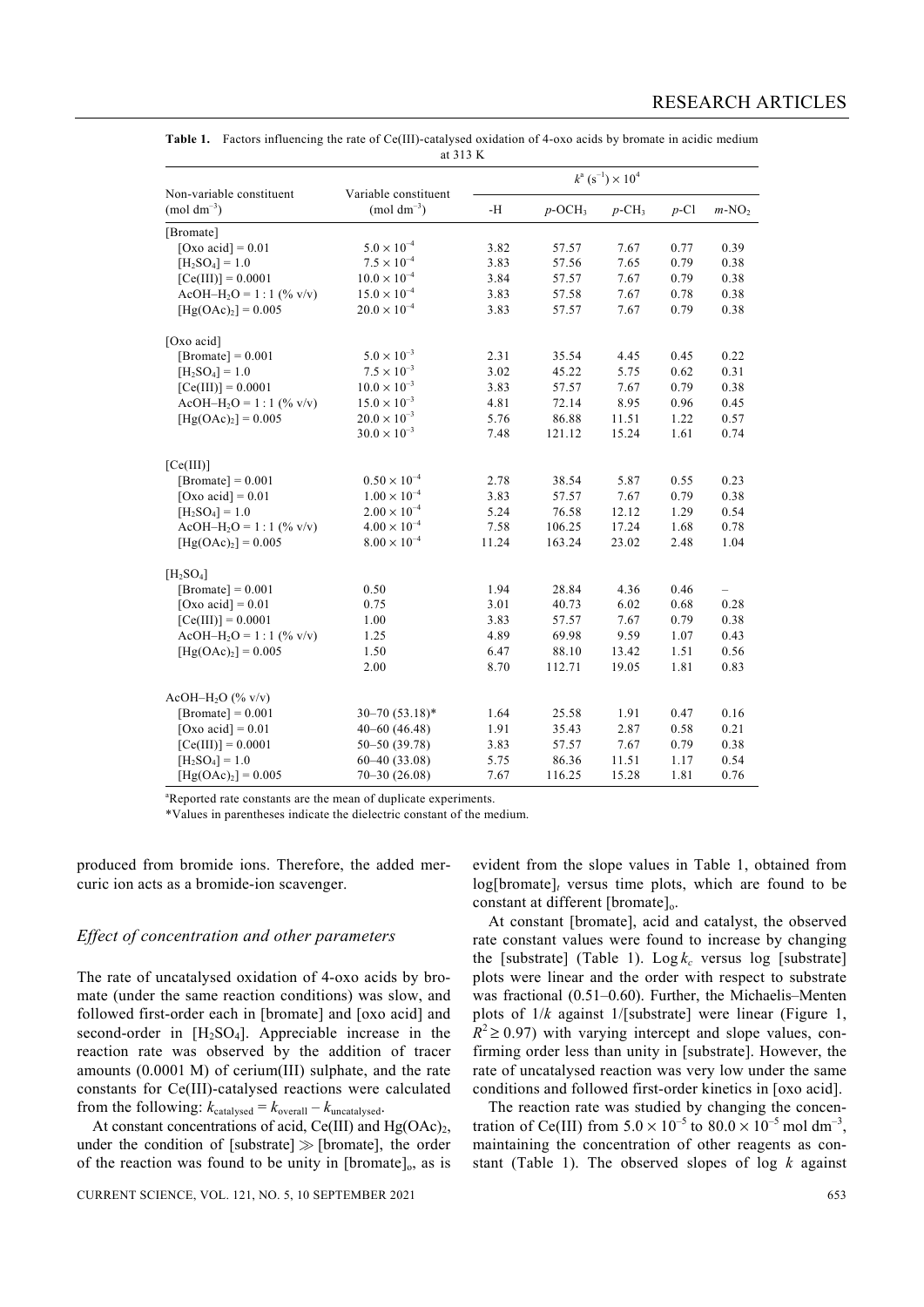log [Ce(III)] plots ( $R^2 \ge 0.99$ ) suggest a fractional (0.50 ± 0.05) order in [Ce(III)]. The double reciprocal plots of  $1/k_c$  versus  $1/[Ce(III)]$  were straight lines with definite intercepts (Figure 2) for all the studied substrates.

 The order of the reaction was found to be unity in [acid], as is evident from the linear plots of  $\log k_c$  versus  $\log$  [acid]. There was no significant effect of ionic strength on the rate of reaction (studied by varying  $NaClO<sub>4</sub>$ ); hence the ionic strength of the medium was not fixed at any constant value.

 Dielectric constant of the medium (*D*) was varied by changing the solvent composition. The reaction rate increased with a decrease in dielectric constant of the medium (Table 1) and  $\log k_c$  versus  $1/D$  plots were linear with positive slopes.

 In order to know the interference of free radicals in the reaction, acrylonitrile/acrylamide was added to the reaction mixture (in  $N_2$  medium) during the reaction. No precipitate was formed, suggesting non-participation of free radicals in the reaction. This was further confirmed by



**Figure 1.** Representative Michaelis–Menten plots for Ce(III) catalysed reactions. Conditions as in Table 1. (A)  $p$ -CH<sub>3</sub>, (B) -H,  $(C)$   $p$ -Cl and  $(D)$   $m$ -NO<sub>2</sub>.



**Figure 2.** Plot of  $1/k_c$  and  $1/[\text{Ce(III)}]$ . Conditions as in Table 1.  $(A)$   $p$ -CH<sub>3</sub>,  $(B)$  -H<sub>1</sub>,  $(C)$   $p$ -Cl and  $(D)$   $m$ -NO<sub>2</sub>.

studying the reaction at 0.05 M butylatedhydroxy toluene, which was recovered completely at the end of the reaction inferring the absence of free radicals.

Increase in the reaction rate was observed in the  $D_2O$ medium and  $k(H_2O)/k(D_2O) \sim 0.45$ , at all the studied temperatures for all the studied 4-oxo acids (Table 2), suggesting that this is a proton-catalysed reaction.

 The reaction was studied with all the substrates in the temperature range 298–323 K and the activation energies were calculated from the Arrhenius plot (Figure 3,  $R^2 \geq$ 0.99) of  $\log k_c$  versus 1/*T*. The thermodynamic parameters, viz. enthalpy of activation (ΔH<sup>‡</sup>), entropy of activation  $(\Delta S^{\ddagger})$  and free energy of activation  $(\Delta G^{\ddagger})$  of the reaction were evaluated (Table 3). The isokinetic temperature  $(\beta)$  for the reaction was 384.16 K, obtained from the linear plot of  $\Delta H^{\ddagger}$  versus  $\Delta S^{\ddagger}$  (Figure 4 *a*;  $R^2 = 0.989$ ). This is in accordance with the  $\beta$  value obtained from Exner's plot (Figure 4*b*;  $R^2 = 0.977$ ) of log *k* (323 K) against log *k* (313 K) (382.44 K).

**Table 2.** Solvent isotope effect on the rate of Ce(III)–catalysed bromate oxidation of 4-oxo acids at 313 K

|             |      | 4-Oxo acid $10^4 \times k$ (H <sub>2</sub> O) (s <sup>-1</sup> ) $10^4 \times k$ (D <sub>2</sub> O) (s <sup>-1</sup> ) $k$ (H <sub>2</sub> O)/k (D <sub>2</sub> O) |      |
|-------------|------|--------------------------------------------------------------------------------------------------------------------------------------------------------------------|------|
| -H          | 3.83 | 8.41                                                                                                                                                               | 0.45 |
| $p$ -Methyl | 7.67 | 16.67                                                                                                                                                              | 0.46 |
| $p$ -Chloro | 0.79 | 1.75                                                                                                                                                               | 0.45 |
| $m$ -Nitro  | 0.38 | 0.84                                                                                                                                                               | 0.45 |

Experimental conditions: [substrate] =  $0.01$  mol dm<sup>-3</sup>, [bromate] = 0.001 mol dm<sup>-3</sup>,  $[Ce(III)] = 1.0 \times 10^{-4}$  mol dm<sup>-3</sup>,  $[H_2SO_4] = 1.00$  mol  $dm^{-3}$ ,  $[Hg(OAc)_2] = 0.005$  mol dm<sup>-3</sup> and AcOH–H<sub>2</sub>O = 1 : 1% (v/v). Reported rate constants are the mean of duplicate experiments.



**Figure 3.** Arrhenius plots of log  $k_c$  versus 1/*T*. Conditions as in Table 3. (A) *p*-OCH3, (B) *p*-CH3, (C) -H, (D) *p*-Cl and (E) *m*-NO2.

654 CURRENT SCIENCE, VOL. 121, NO. 5, 10 SEPTEMBER 2021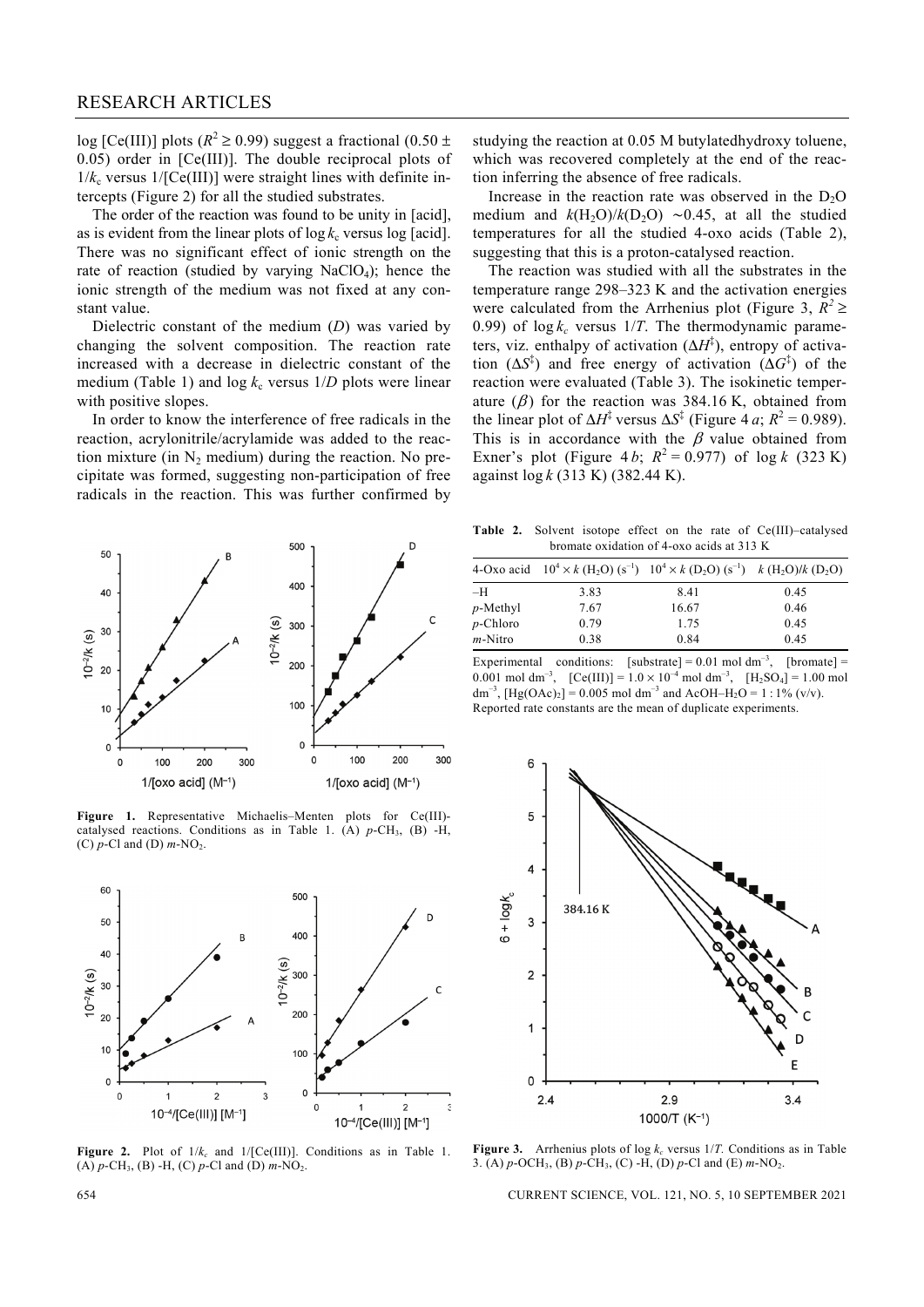| Temperature $(K)$               | -Н        | $p$ -OCH <sub>3</sub> | $p$ -CH <sub>3</sub> | $p$ -Cl  | $m-NO2$  |
|---------------------------------|-----------|-----------------------|----------------------|----------|----------|
| 298                             | 5.44      | 89.96                 | 9.58                 |          |          |
|                                 | $(0.39)*$ | (14.43)               | (1.13)               | (0.26)   |          |
| 303                             | 8.72      | 115.15                | 15.55                | 1.15     | 1.44     |
|                                 | (0.70)    | (19.19)               | (1.91)               | (0.39)   |          |
| 308                             | 21.83     | 255.58                | 33.11                | 3.09     | 2.55     |
|                                 | (1.35)    | (28.78)               | (3.19)               | (0.71)   | (0.17)   |
| 313                             | 38.38     | 479.79                | 57.57                | 7.99     | 3.80     |
|                                 | (3.19)    | (47.97)               | (6.71)               | (1.06)   | (0.37)   |
| 318                             | 57.57     | 639.72                | 115.15               | 15.99    | 7.67     |
|                                 | (4.79)    | (57.57)               | (11.19)              | (1.72)   | (0.71)   |
| 323                             | 112.15    | 1115.25               | 223.87               | 38.01    | 21.15    |
|                                 | (9.59)    | (67.17)               | (17.61)              | (3.59)   | (1.43)   |
| $Ea$ (kJ/mol)                   | 86.16     | 42.12                 | 70.84                | 101.47   | 111.05   |
|                                 | (101.46)  | (47.86)               | (76.86)              | (114.85) | (134.09) |
| $\Delta H^{\ddagger}$ (kJ/mol)  | 83.56     | 39.52                 | 68.24                | 98.87    | 108.45   |
|                                 | (98.87)   | (45.26)               | (73.96)              | (112.25) | (131.49) |
| $\Delta S^{\ddagger}$ (J/mol K) | $-43.76$  | $-161.79$             | $-86.99$             | $-8.03$  | 16.67    |
|                                 | (80.26)   | $(-68.32)$            | $(-69.47)$           | (9.5)    | (66.27)  |
| $\Delta G^{\ddagger}$ (kJ/mol)  | 97.25     | 90.22                 | 95.43                | 101.38   | 103.23   |
|                                 | (73.74)   | (66.64)               | (71.79)              | (70.98)  | (76.21)  |

**Table 3.** Rate constants at different temperatures and activation parameters at 313 K of Ce(III)-catalysed oxidation of 4-oxo acids by bromate in acid medium

 $[Substrate] = 0.01 \text{ mol dm}^{-3}$ ,  $[KBrO_3] = 0.001 \text{ mol dm}^{-3}$ ,  $[H_2SO_4] = 1.0 \text{ mol dm}^{-3}$ ,  $[(Ce(III))] =$  $1.0 \times 10^{-4}$  mol dm<sup>-3</sup>,  $[Hg(OAc)_2] = 0.005$  mol dm<sup>-3</sup>,  $HOAc-H_2O = 1:1\%$  (v/v). \*Values in parentheses indicate the rate constants  $(k_{\text{un}}, s^{-1})$  and activation parameters of uncatalysed reactions.



 $\mathcal{a}$  $\circledh$  $6 +$ logk  $6 + logk$  $\overline{\phantom{a}}$  $\epsilon$  $\Omega$  $-0.5$  $-0.3$  $-0.1$  $0.1$  $0.3$  $0.5 \quad 0.7$  $-1.6$  $-1.1$  $-0.6$  $-0.1$  $0.4$  $0.9$  $\sigma^i$  $\sigma$ 

**Figure 4.** Plot of (*a*)  $\Delta H^{\ddagger}$  versus  $\Delta S^{\ddagger}$  and (*b*) log  $k_c$  (323 K) versus  $\log k_c$  (313 K).

**Figure 5.** *a*, Hammett plots between (*a*) log  $k_c$  and  $\sigma$  (*b*) log  $k_c$  and  $\sigma$ <sup>+</sup> at different temperatures. Conditions as in Table 3. (A) 323 K, (B) 318 K, (C) 313 K, (D) 308 K and (E) 303 K in both (*a*) and (*b*).

 The influence of substituents on the reaction kinetics was studied at different temperatures using substrates with different substituents on the phenyl ring (Table 3). Changing substituent in the phenyl ring of 4-oxo acid changed the reaction rates. Electron-releasing substituents enhanced the rate of oxidation, whereas electron-withdrawing substituents retarded the rate. The Hammett's plot (linear free-energy relationship) was characterized by a smooth curve (Figure 5 *a*) which is expressed in terms of  $\log k_c$ vs  $\sigma$  plot; however, when Brown and Okamoto's<sup>16</sup> exalted

 $\sigma^+$  values were used, linear plots with good correlation coefficients ( $R^2 \ge 0.99$ ) were observed at the studied temperatures (Figure 5 *b*). The reaction constant ( $\rho$ ) was negative and decreased with increase in temperature (–1.64, –1.59, –1.48, –1.35 and –1.29 at 303, 308, 313, 318 and 323 K respectively).

 Catalysis of oxidation of 4-oxo acids involving cerium(III) as catalyst can be understood in two ways, one of which is the oxidation of 4-oxo acid by Ce(IV) ion resulting from bromate–cerium(III) auto-catalytic reaction.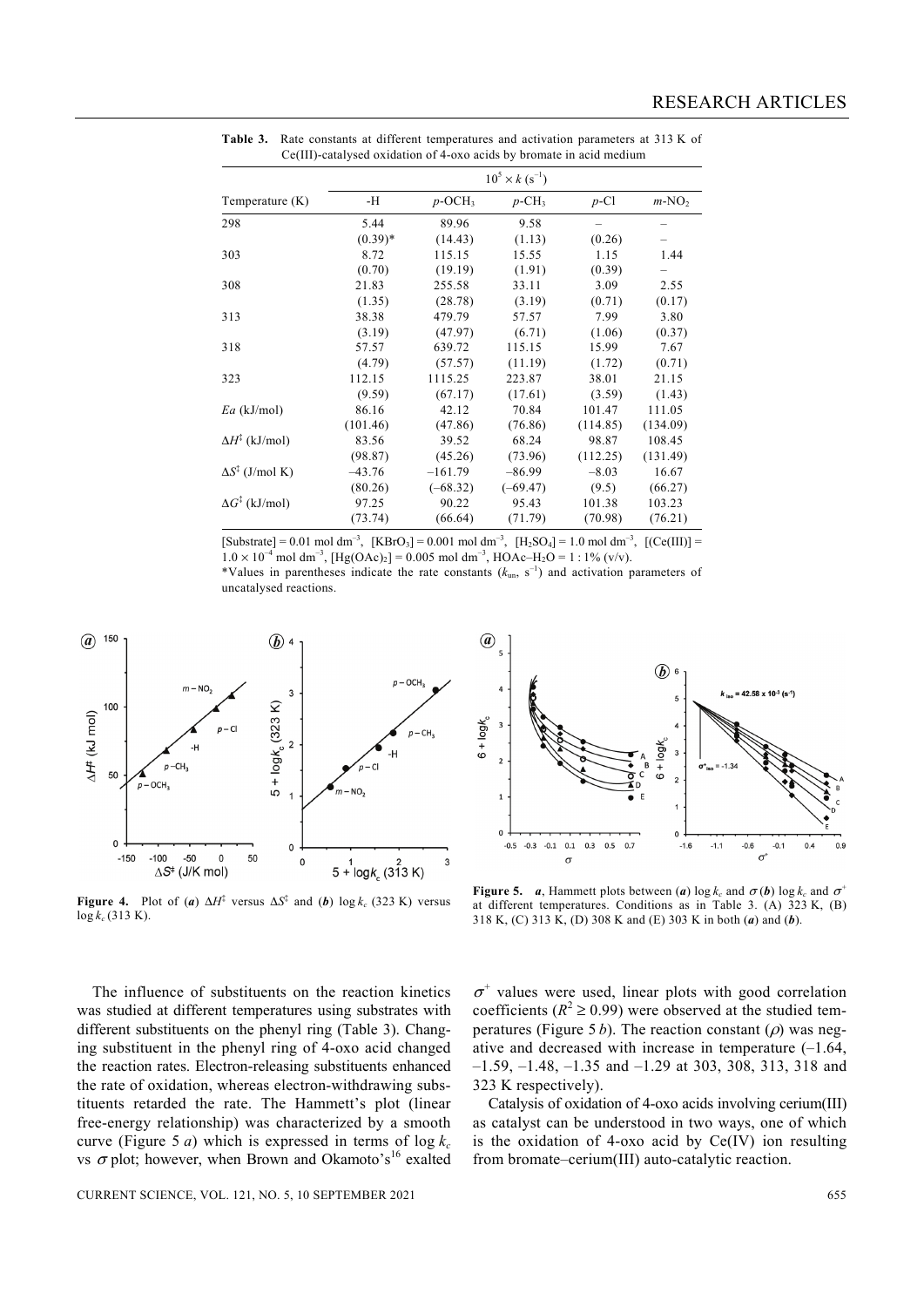In the bromate–cerium(III) reaction, Yoshida and Ushiki<sup>17</sup> observed second-order in [bromate]<sub>0</sub>, an induction period without mercury(II) acetate, and the reaction was independent of [Ce(III)]. On the other hand, in the present study. The reaction exhibited first-order kinetics in [bromate] in presence of mercuric acetate. The reaction rate increased with increase in  $[H_2SO_4]$ , and no induction period was observed at varying concentrations of bromate,  $H_2SO_4$ , oxo acid and Ce(III).

 Bromate cannot oxidize Ce(III) significantly in perchloric acid medium. $9,10,18$ . This conclusion is also consistent with the complete failure to obtain oscillations in perchloric acid medium<sup>9,10</sup>. However, in the present study the oxidation rates obtained in the HClO<sub>4</sub> and  $H_2SO_4$ media were comparable, and there was no evidence for free-radical formation. Generally, Ce(IV) oxidations of keto compounds occur through mechanism involving free radicals and oxidant attacks on the keto group of the substrate<sup>19</sup>. With these evidences oxidation of 4-oxo acids by the cerium(IV) formed is ruled out.

 Complexation of Ce(III) and oxo acid is another alternative. The obtained data for all the substrates used suggest complexation between Ce(III) and oxo acid, which further reacts with bromate yielding products. The ultraviolet-visible spectra of oxo acid and oxo acid–cerium(III) mixture resulted in a hypsochromic shift of 5 nm from 275 to 270 nm and hypochromicity at 270 nm are the spectroscopic evidences for the complexation between Ce(III) and oxo acid. Figures 1 and 2 also illustrate the dependence of oxidation of oxo acids on [substrate] and [catalyst], following Michaelis–Menten kinetics. The reversible formation of Ce(III) complex with one mole of the substrate must precede the rate-determining oxidation step.

 The negligible effect of the added acrylonitrile/acrylamide suggests the absence of free radicals in the reaction, ruling out the occurrence of reaction by one electron oxidation/reduction. Thus, the oxidation state of Ce(III) in the oxidation of 4-oxo acids by bromate in acidic medium remains unaltered. This is further supported by the absorption maximum of Ce(III), which remains the same during the course of reaction; the substrate forms preferably an outer-sphere complex with the catalyst Ce(III).

 The oxo acids are weak acids with pKa of about 5–6 in aqueous solutions at 40°C (ref. 20), exist in undissociated form under acidic conditions and undergo enolization (eqs (2) and (3)). They follow push–pull or concerted mechanism.

$$
\sum_{C}^{Q} -CH_2\text{-CH}_2\text{-COOH} + H_3O^+ \xrightarrow[k, 1]{k_1}^{R_1} \xrightarrow[k, 1]{+QH} CH_2\text{-CH}_2\text{-COOH} + H_2O,
$$
\n(2)

$$
\begin{matrix}\n+0H \\
-C-H_2-CH_2-COH + H_2O & \xrightarrow{k_2} C=CH-CH_2-COOH + H_3^+O.\n\end{matrix}
$$
\n(3)

Thus, the enolization reaction is represented as

$$
\bigotimes_{\text{(keto-form)}} \begin{array}{c} C \\ C \end{array} - CH_2 \text{-CH}_2\text{-COOH} \xrightarrow{\text{K}_e} \begin{array}{c} CH \\ C \end{array} - \begin{array}{c} CH \\ C \end{array} = CH \text{-CH}_2\text{-COOH} \tag{4}
$$

#### *Reaction mechanism*

In the present study, 'the rate of enolization determined by the bromination method<sup>21</sup> is greater than the rate of oxidation by a factor of 15–18. Hence, the step involving enol formation will not be the rate-determining step and the reaction may be visualized as proceeding via the enolform of the oxo acid<sup> $22$ </sup>. In view of the above observations, a mechanism is proposed for the Ce(III)-catalysed oxidation of 4-oxo acids by bromate in acid medium (scheme 1).

 The mechanistic pathway involves the formation of the outer-sphere complex of Ce(III) with the enolic-form of the oxo acid (complex  $C_1$ ). This complex formation enhances the reactivity of  $C=C$  (ref. 23) and therefore, bromate attacks the C–C double bond of the substrate by concerted *cis*-1,3-cycloaddition and forms a five-membered cyclic bromate ester complex,  $C_2$ . The same was observed in the bromate oxidation of cinnamic  $acids^{24}$  and in the pyridinium fluorochromate oxidation of  $4$ -oxo acids<sup>3</sup>. The five-membered ring complex **C**2 further undergoes decomposition involving C–C and O–Br bonds (in the ratedetermining step), resulting in the formation of benzoic



656 CURRENT SCIENCE, VOL. 121, NO. 5, 10 SEPTEMBER 2021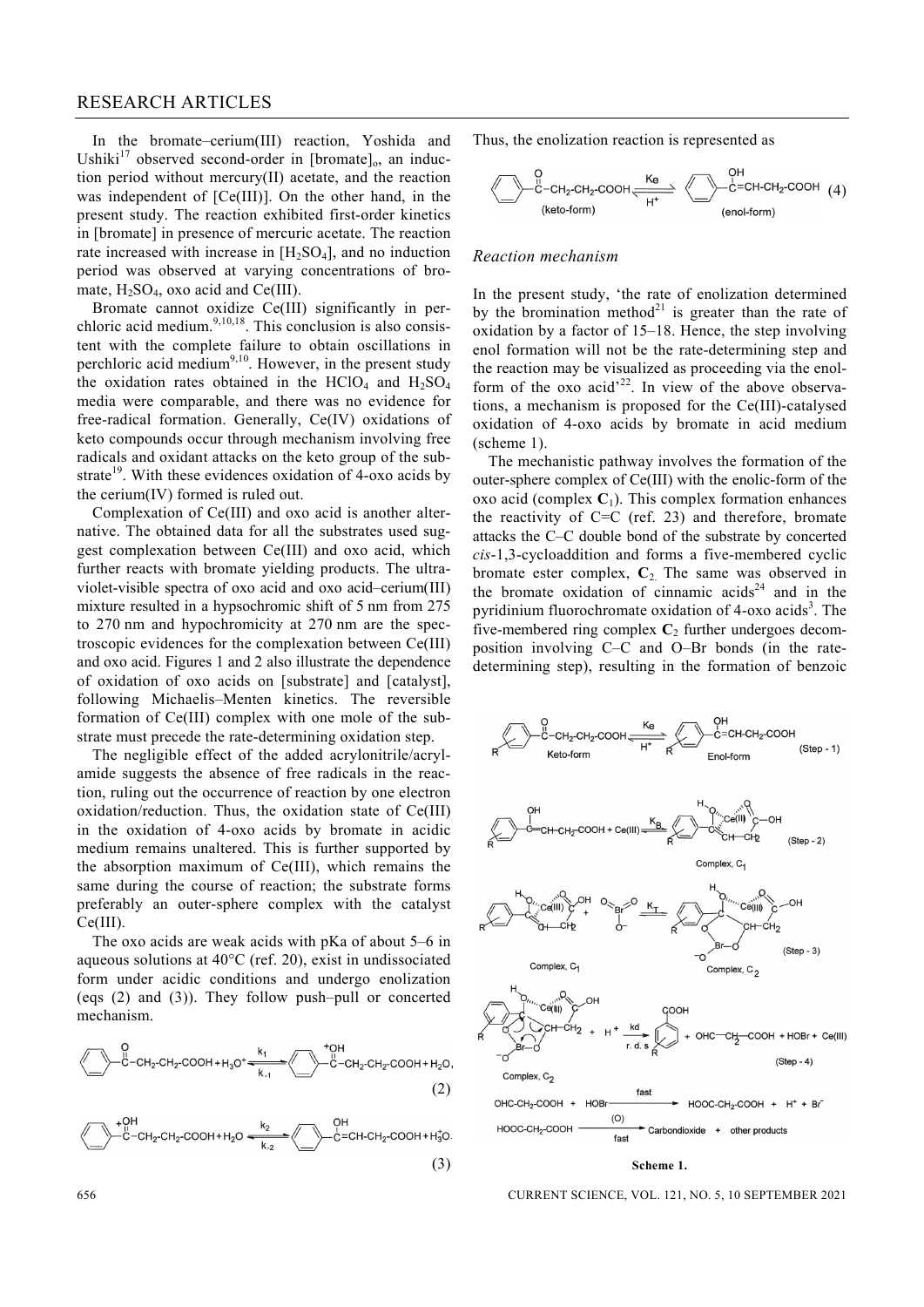acid and formyl acetic acid in the presence of  $H^+$  ion. During the reaction the oxidation state of Ce(III) remains unchanged. The formed products were further confirmed by comparing with the retention time  $(t<sub>r</sub>)$  of the authentic samples. Formyl acetic acid on further oxidation gives malonic acid and Br– ion as final products. This reaction proceeds through neighbouring group participation and also involves intramolecular catalysis. The proposed mechanism is also in accordance with the observed stoichiometry.

#### *Rate law and its verification*

From the proposed mechanism (scheme 1), the rate law for the reaction was obtained. Rate in terms of bromate concentration can be expressed as in eq. (5).

$$
Rate = \frac{-d\left[BrO_3^- \right]}{dt} = kd \text{ [complex C}_2 \text{][H}^+ \text{].}
$$
 (5)

On the basis of the equilibrium steps in scheme 1, eqs (6)–(8) can be obtained as follows

[Complex C<sub>1</sub>] = 
$$
K_{\text{B}}K_{\text{e}}
$$
 [oxo acid][Ce(III)], (6)

[Complex C<sub>2</sub>] = 
$$
K_{\text{T}} K_{\text{B}} K_{\text{e}}
$$
 [oxo acid][Ce(III)][BrO<sub>3</sub>]. (7)

Using eqs  $(5)$ – $(7)$  we get eq.  $(8)$ .

Rate = 
$$
\frac{-d[BrO_3^-]}{dt} = kd K_T K_B K_e \text{ [oxo acid]}
$$

$$
\times \text{[Ce(III)]} [\text{BrO}_3^-][H^+]. \tag{8}
$$

Total concentration of bromate can be obtained by considering the complexed and uncomplexed forms of bromate which gives eq.  $(9)$ .

$$
[Br(V)]_T = [BrO_3^-] + [complex C_2],
$$
  
\n
$$
[Br(V)]_T = [BrO_3^-] + K_T K_B K_e \text{ [oxo acid]}
$$
  
\n
$$
\times [Ce(III)][BrO_3^-], \qquad (9)
$$

$$
[\text{Br}(V)]_T = [\text{Br}O_3^-][1 + K_T K_B K_e \text{[oxo acid]}[\text{Ce(III)]}].
$$
\n(10)

Therefore

$$
[\text{BrO}_3^-] = \frac{[\text{Br(V)}]_T}{1 + K_T K_B K_e \text{ [oxo acid]}[\text{Ce(III)}]}.
$$
 (11)

CURRENT SCIENCE, VOL. 121, NO. 5, 10 SEPTEMBER 2021 657

The rate law in terms of total bromate concentration can be given as eq. (12).

Rate = 
$$
\frac{-d[BrO_3^-]}{dt}
$$
  
= 
$$
\frac{k dK_T K_B K_e \text{ [oxo acid][Ce(III)][Br(V)]_T}{1 + K_T K_B K_e \text{ [oxo acid][Ce(III)]}}.
$$
 (12)

The derived rate law (eq. (12)) is in accordance with the obtained experimental results, and adds evidence for the first-order dependence of rate on [acid] and [bromate] and fractional order in [oxo acid] and [Ce(III)]. The reaction occurred smoothly in the presence of added sulphuric acid and did not occur in the absence of sulphuric acid.

Upon rearranging eq. (12), we get

$$
\frac{\text{Rate}}{[\text{Br}(V)]_T} = k_c = \frac{k dK_T K_B K_e \text{ [oxo acid][Ce(III)]}}{1 + k dK_T K_B K_e \text{ [oxo acid][Ce(III)]}},\tag{13}
$$

$$
\frac{1}{k_{\rm c}} = \left[ \frac{1}{k d K_{\rm T} K_{\rm B} K_{\rm e} \, [\text{oxo acid}][\text{Ce(III)}]} + \frac{1}{k d} \right] \frac{1}{\left[\text{H}^+\right]}.
$$
 (14)

When [acid] is 1.0 mol  $dm^{-3}$ , eq. (14) changes to eq. (15).

$$
\frac{1}{k_{\rm c}} = \frac{1}{k d K_{\rm T} K_{\rm B} K_{\rm e} \, [\text{oxo acid}][\text{Ce(III)}]} + \frac{1}{k d}.
$$
 (15)

According to eq. (14), the plot of  $1/k_c$  versus  $1/[H^+]$ should be linear passing through the origin, other conditions being constant. According to eq. (15), the plots of  $1/k_c$  against  $1/[\text{oxo acid}]$  (at constant  $[Ce(III)]$ ) and  $1/k_c$ against 1/[Ce(III)] (at constant [oxo acid]) should be linear with a definite intercept on the  $1/k_c$  axis. The same was observed from the above plots, validating the proposed rate law and hence the proposed mechanism (scheme 1). The proposed mechanism is further supported by the solvent influence on the reaction rate. The enhancement in the reaction rate by decrease in the polarity of the solvent (Table 1), suggests that the intermediate complex  $C_2$  is less polar than the reactants due to dispersal of charge and gets stabilized in comparison with the reactants.

#### *Linear free energy relationships*

By changing the substituents at para position on the phenyl moiety of 4-oxo acids, the effect of substituents was studied. The rate of reaction increased by the presence of electrondonating substituents and decreased by the presence of electron-withdrawing substituents. The reactivity of the substituted 4-oxo acids at all the studied temperatures followed the order: *p*-methoxy  $\gg$  *p*-methyl  $\gg$ –*H*  $>$  *p*-chloro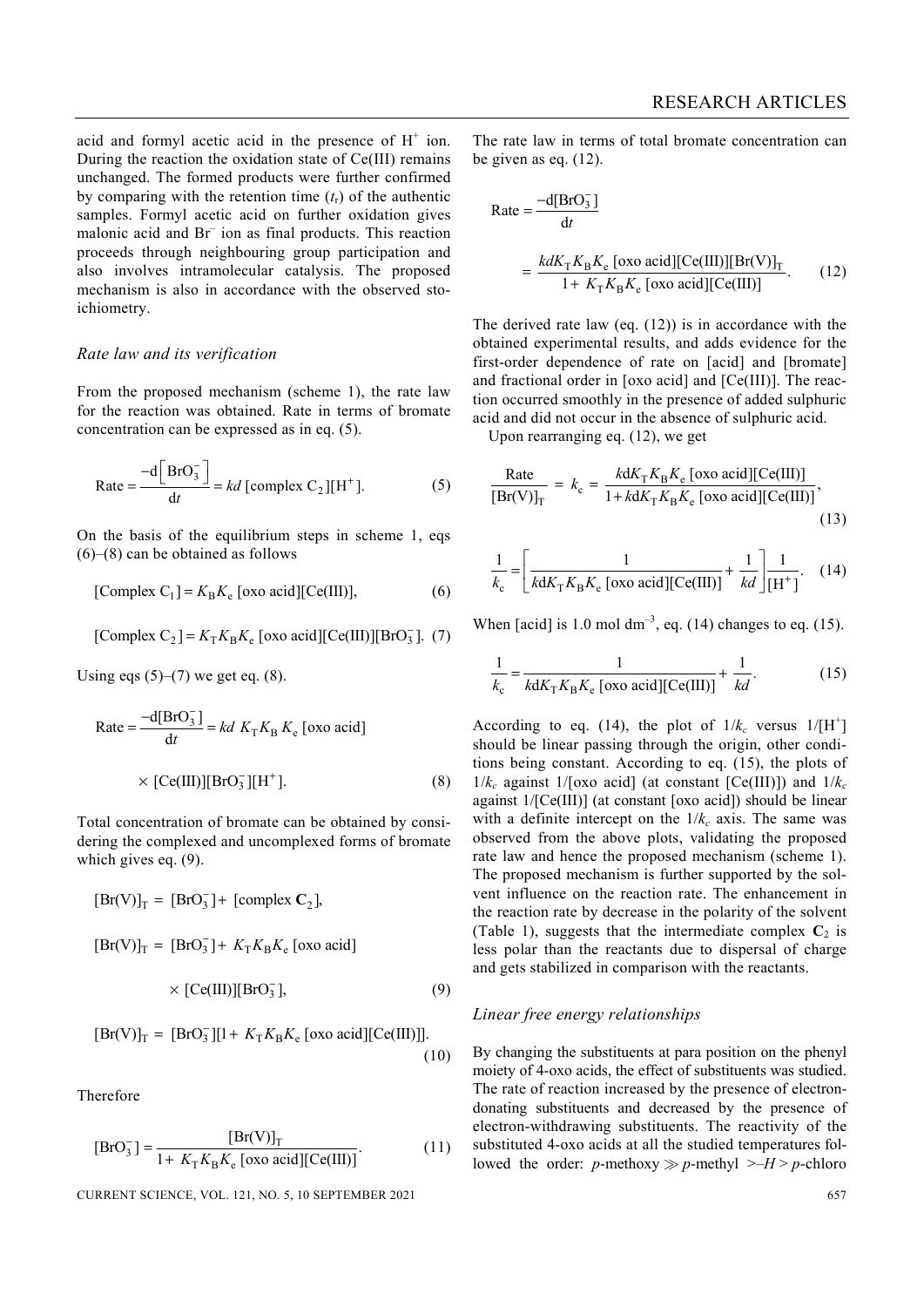### RESEARCH ARTICLES

>*m*-nitro oxo acid. Linear free-energy relationship for the reaction was verified from the plot of  $\log k_c$  versus Hammett's sigma  $(\sigma)$ , where a smooth concave downward curve was observed. The curvature is usually observed in the reactions when there is a change in the reaction mechanism, change in the rate-determining step and also when there is a change in the nature of transition state. However, the linearity of the Exner's plot (Figure 4 *a*) suggests that these reactions follow a similar mechanism<sup>25</sup>. Thus, the smooth curvature in the plot of log  $k_c$ versus  $\sigma$ (Figure 5*a*) is attributed due to change in nature of the transition state as we move from electron-releasing to electron-withdrawing substituents, i.e. electronic perturbation effect<sup>20</sup>. There is a direct conjugation between the substituent and the reaction centre, due to which Hammett's sigma values are not applicable. Therefore, higher values of sigma, i.e. exalted Brown and Okamoto's<sup>16</sup>  $\sigma^+$  values were used to fit all the points on the line. In the present study, this is observed, and the plot of







**Figure 7.** Plot of log  $\rho^+$  versus  $1/T$  at different temperatures.

 $\log k_c$  versus  $\sigma^+$  is linear at 303 K, with a slope value of –1.64. With increasing temperature, the reaction constant  $(\rho^+)$  decreases (in magnitude). The negative value of the reaction constant  $(\rho^+)$  and acceleration of reaction rate with electron-releasing substituents clearly show that the transition state approaches a carbocationic nature. The  $\rho^+$ value  $(-1.64 \text{ to } -1.29)$  might be related to the nature of the measured rate constant  $(k<sub>c</sub>)$ , which is a composite of various components such as enolization, complexation and oxidation.

 The linear plot of log *kd* (*kd* values are obtained from the double reciprocal plots (Figures 1 and 2) versus  $\sigma^+$ (Figure 6) rather than  $\log kd$  versus  $\sigma$  provides further evidence for the electronic perturbation effect in the transition state.

#### *Isokinetic relationship*

The isokinetic temperature  $(\beta)$  was calculated from the slope of Exner's plot (375.44 K). It was found to be higher than the reaction temperature, indicating that the reaction rate is governed by enthalpy of activation. The Hammett reaction constant  $(\rho^+)$  decreases (in magnitude) with increase in temperature, from  $-1.64$  at 303 K to  $-1.29$  at 323 K. The Hammett lines intersect at a point corresponding to an  $\sigma^{\dagger}_{iso}$  value of -1.34 and a  $k_{iso}$  value of  $42.58 \times 10^{-3}$  s<sup>-1</sup>. An oxo acid with a substituent having this  $\sigma^+$  value will be oxidized by bromate with the same rate at all temperatures. Such insensitivity of the reaction rate to temperature is an indication of the existence of isokinetic relationship<sup>20</sup>.

 A reacting system that has a common point of intersection in the Hammett plot is expected to have a common point of intersection in the Arrhenius plot as well<sup>26</sup>. From the plots of  $\Delta H^{\ddagger}$  against  $\Delta S^{\ddagger}$ , and  $\rho^+$  against  $1/T$  (Figure 7), the *T*iso value was found to be 384.16 K, which is in accordance with that obtained (382.44 K) from the slope of the Exner's plot (Figure 4 *b*). Anti-compensation effect was not observed, even though the rate constant is a composite of all the steps.

#### **Conclusion**

In the present study, Ce(III)-catalysed bromate oxidation of substituted 4-oxo-4-phenylbutanoic acids in the presence of bromo-complexing metal ion proceeded through a cyclic complex, which resulted in cleavage of the carbon– carbon bond, yielding benzoic acid (92–96.6%). From the Hammett plot, the reaction constant  $(\rho)$  is negative and decreases with increase in temperature. Electron donors enhanced the rate of reaction, while electron acceptors decreased the rate. The reaction centre was found to be carbocationic in nature. Isokinetic temperature was determined from Hammett and Arrhenius plots. To conclude, Ce(III) acts as an efficient catalyst in the oxidation of

658 CURRENT SCIENCE, VOL. 121, NO. 5, 10 SEPTEMBER 2021